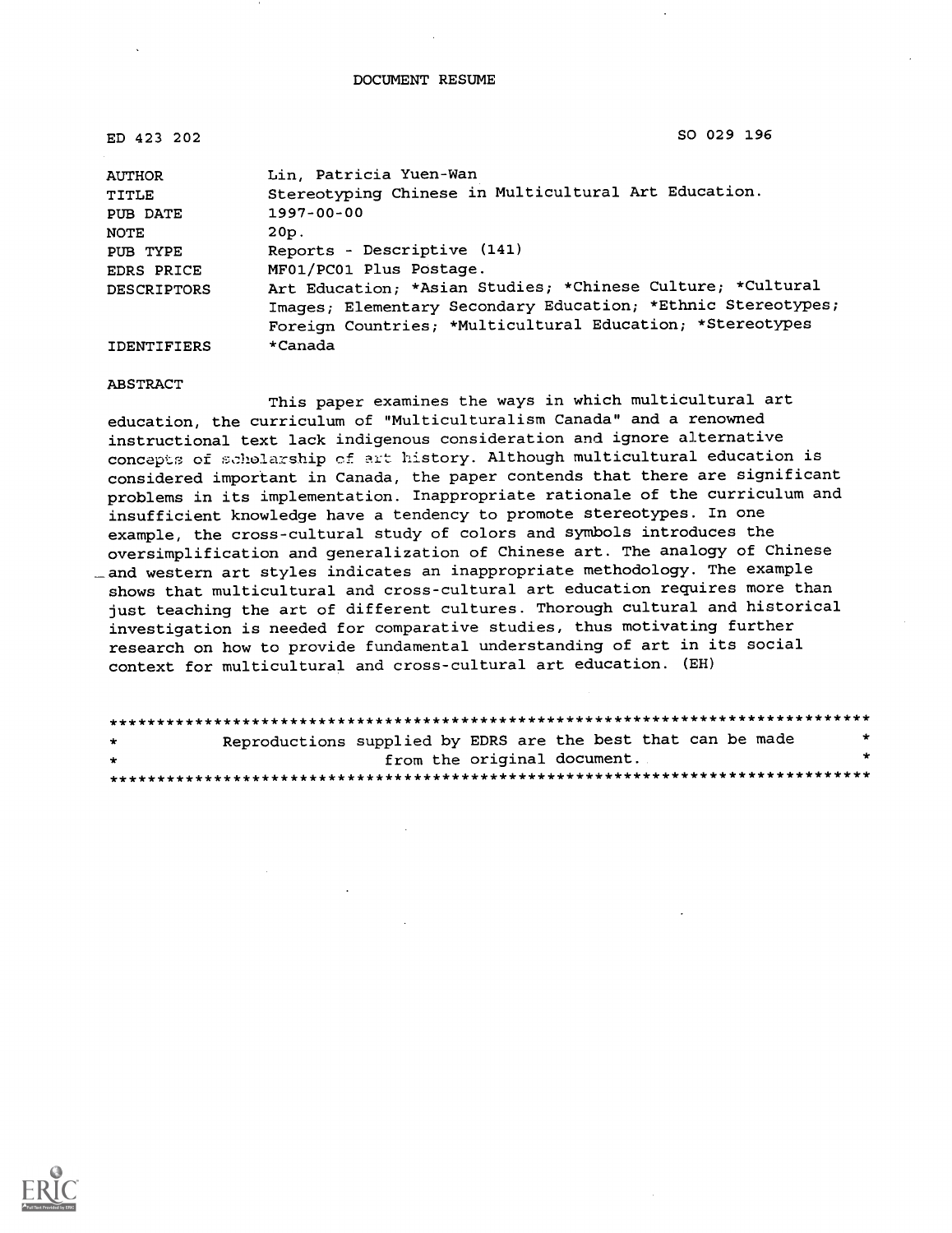Stereotyping Chinese in Multicultural Art Education.

by Patricia Yuen-Wan Lin

U.S. DEPARTMENT OF EDUCATION Office of Educational Research and improvement PERMISSION TO REPRODUCE AND<br>DISSEMINATE THIS MATERIAL HAS<br>BEEN GRANTED BY EDUCATIONAL RESOURCES INFORMATION /CENTER (ERIC) This document has been reproduced as received from the person or organization Patricia <u>Yuen</u> originating it. 0 Minor changes have been made to improve reproduction quality. <u>Wan</u> فللحا TO THE EDUCATIONAL RESOURCES INFORMATION CENTER (ERIC) Points of view or opinions stated in this document do not necessarily represent official OERI position or policy. 1 Published: 1997

ED 423 202

SO 029 196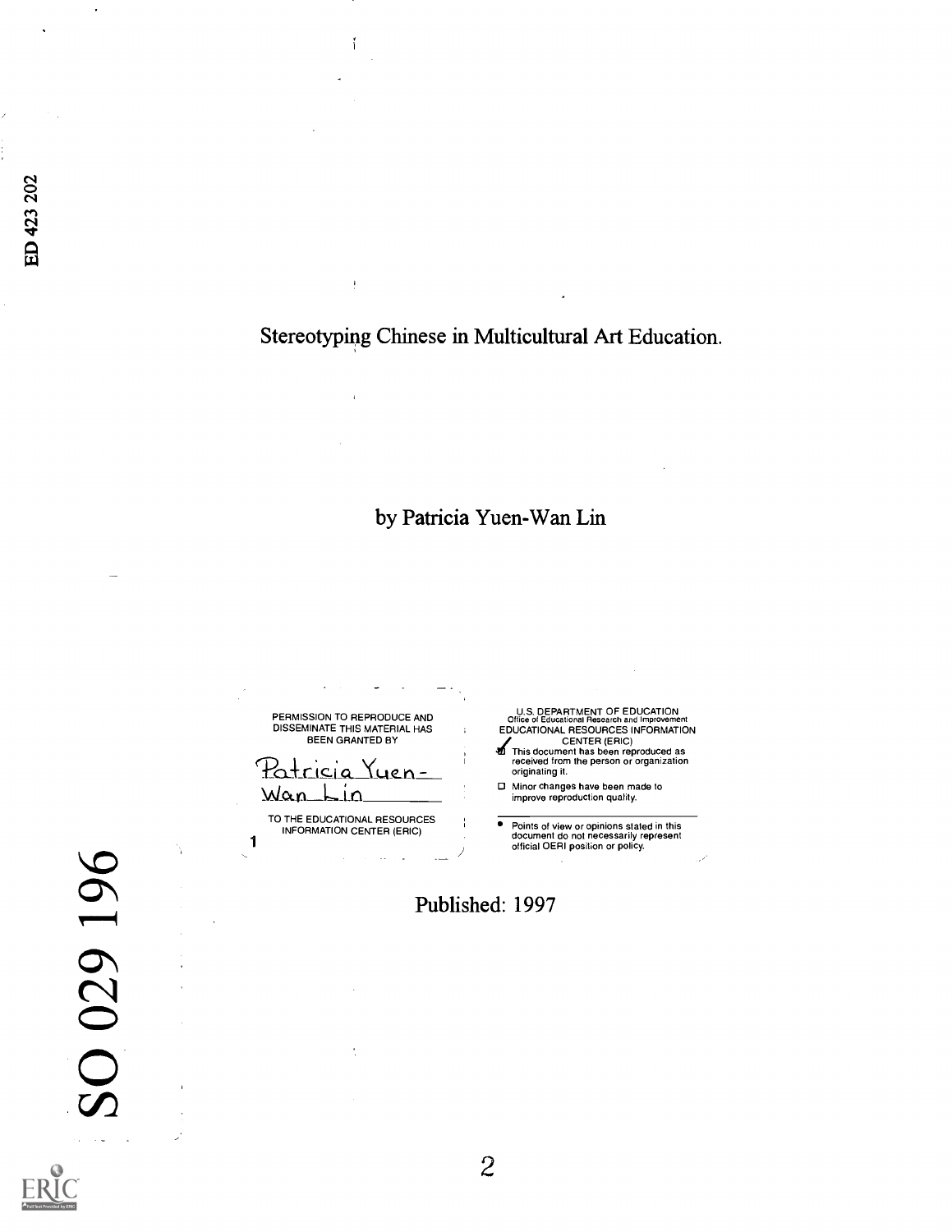#### Stereotyping Chinese in Multicultural Art Education

#### Abstract

Although multicultural education is considered important in Canada, there are significant problems in its implementation. Inappropriate rationale of the curriculum and insufficient knowledge have a tendency to promote stereotypes. This paper shows how in multicultural art education, the curriculum of Multiculturalism Canada and a renowned instructional text lack indigenous consideration and ignore alternative concepts of scholarship of art history. In an example studied, the cross-cultural study of colours and symbols introduces the oversimplification and generalization of Chinese art. The analogy of Chinese and Western art styles indicates an inappropriate methodology. The example shows that multicultural and cross-cultural art education requires more than just teaching art of different cultures; it requires thorough cultural and historical investigation for comparative studies, thus motivating further research on how to provide fundamental understanding of art in its social context for multicultural and cross-cultural art education.

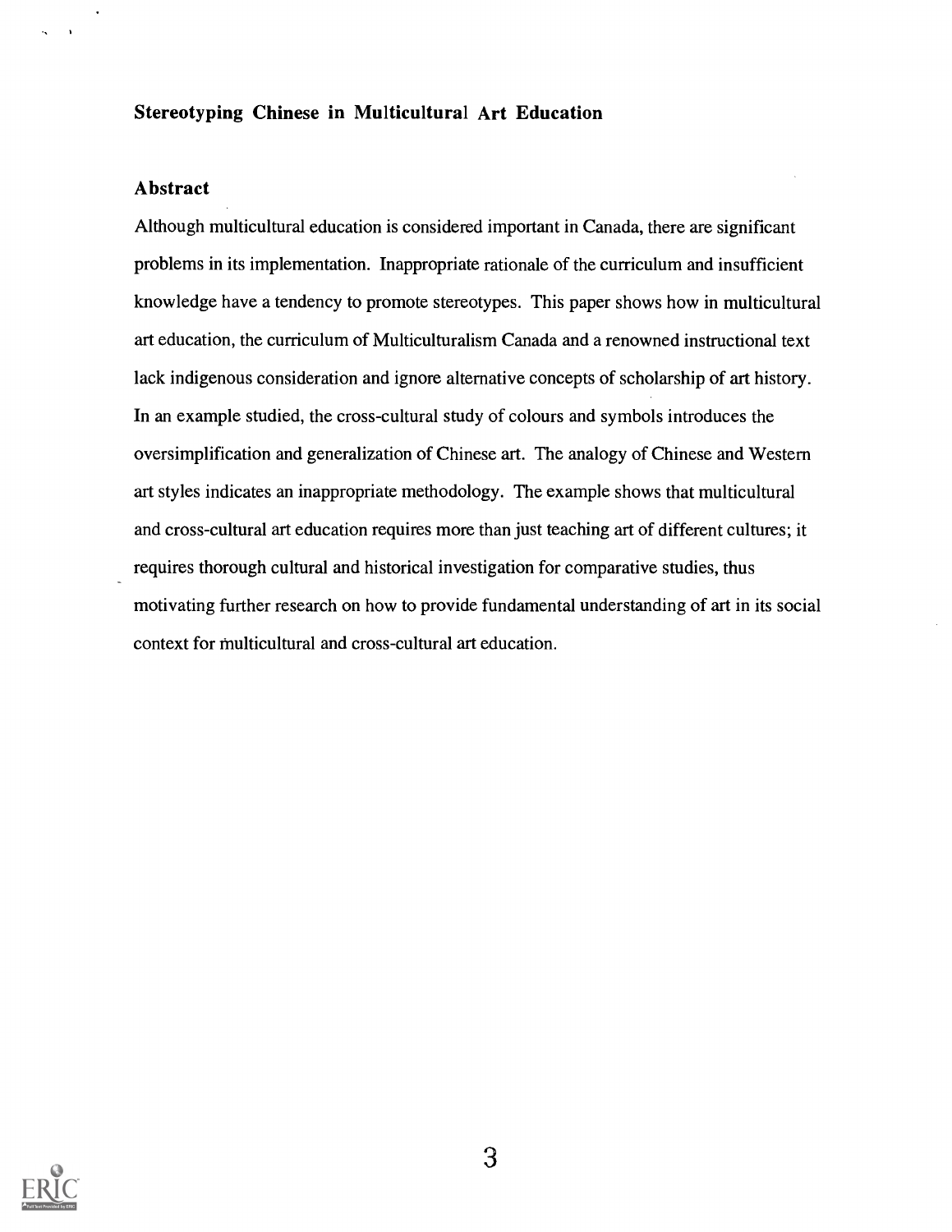#### Stereotyping Chinese in Multicultural Art Education

#### Introduction

How do we teach non-Western art in a multicultural society? During the past three decades, the awareness that different cultures co-exist in a same society has captured the attention of North American educators. The fact that North America is largely constituted by immigrants from various nations has aroused numerous studies discussing "why" and "how" we teach different cultures in a multiethnic society. In art education, the importance of recognizing different cultures through art in a multicultural society is becoming a common topic in the literature of art education. While this "why" aspect of introducing art of different cultures is recognized among art educators, the "how" on teaching different cultures is emerging as important research issues.

This paper presents three aspects of multicultural art education. The first part of the paper explains the importance of learning and teaching different cultures in our art classroom. Anthropological approaches to art and theories of multicultural education form the basis of this explanation. Secondly, I briefly review the current literature on the content and prevailing approaches in curriculum development for multicultural art education. The final part examines two concrete approaches: the art curriculum of Multiculturalism Canada and a renowned instructional text by Chapman (1994). By using Chinese art as an example for non-Western art, I question both the rationale proposed in the booklet developed by Multiculturalism Canada and the method for introducing non-Western art in Chapman's text. I argue, through content analysis, for consideration of alternative concepts of art and art history in multicultural art curriculum. Based on a social-anthropological perspective to study art in its social context, my questions are: Does our current proposed curriculum miss fundamental elements on introducing non-Western art? In the implementation of multicultural art education, do our approaches oversimplify the complicated scholarship of Chinese art, and unintentionally lead us towards stereotyping non-Western culture?

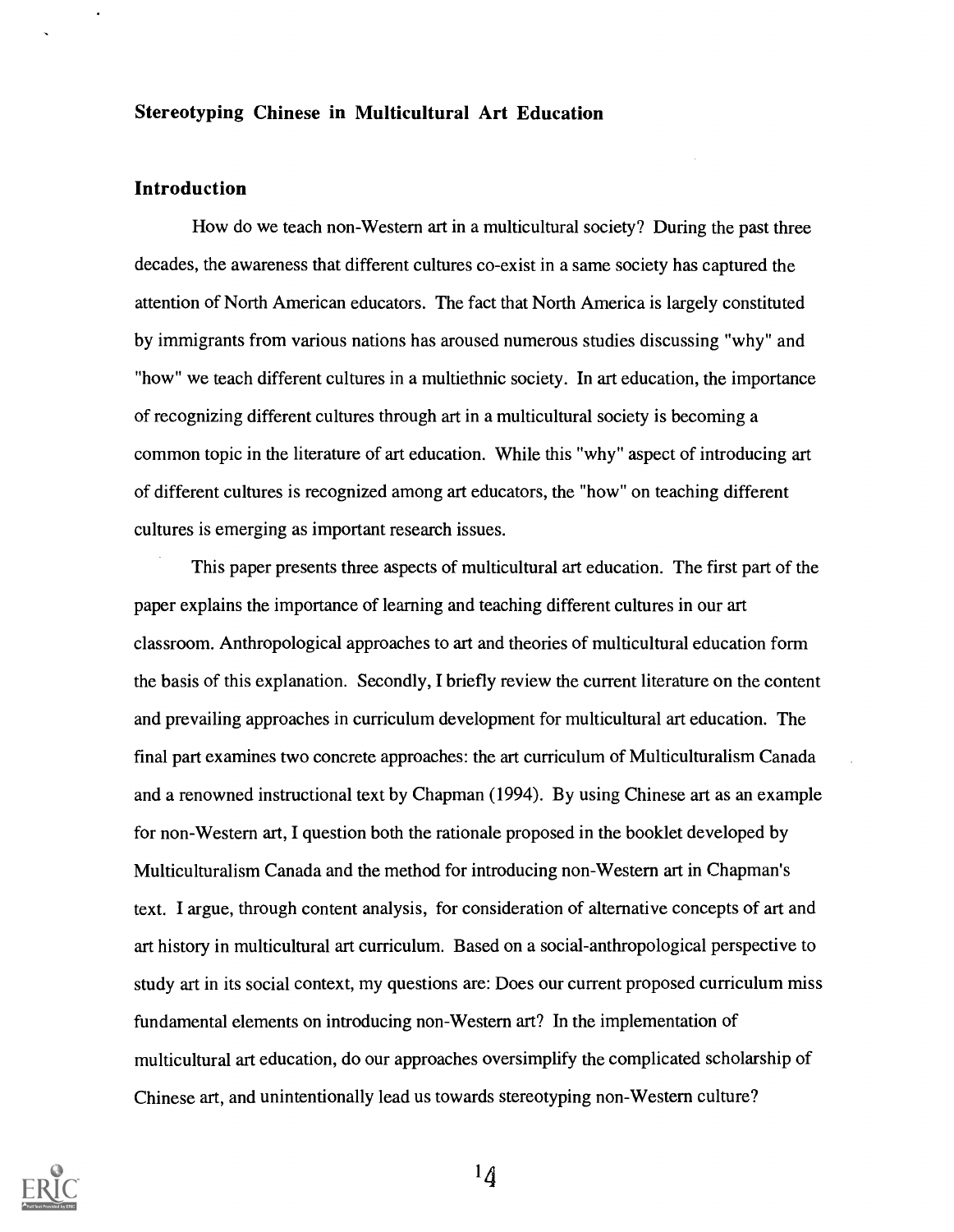### The Importance of Multicultural Art Education

Anthropological approaches to studying art of different cultures and the theories of multicultural education justify the importance of multicultural art education. The anthropological approach identifies the role of art as a process that transmits human values and beliefs, rather than as an object for aesthetic contemplation. Art is also viewed as a communication system for social and cultural change. In art education, this anthropological framework was suggested by researchers, such as Mc Fee and Degge (1970), Chalmers (1986), and Wasson, Stuhr, and Petrovich-Mwaniki (1990). They encourage recognizing the social meaning of art while studying art in its cultural context. By looking at art from the social-anthropological perspective, the relationship between art and culture is explored; the intention of human-made things, the purpose of conveying ideas and emotions among individuals and cultural groups bestow significant meanings for art making.

While the socio-anthropological aspects of art acknowledge that art manifests cultural differences among cultural groups, multicultural education theories emphasize the importance of equal distribution of power and resources among individuals in a culturally diverse society. Multiculturalism, with culture as the major theme, has become an issue at the forefront of education since the civil rights movement in the 1960s. Its definition and research scope still remain debatable among scholars. For example, some educators exclude issues of disabled people and certain ethnic, gender issues (Banks, 1992). However, in multicultural art education, the notion of "democracy" is adopted for visual statements (Brandy and Congdon, 1987). The freedom of expression and equality of human participation through art are fundamental beliefs of multicultural art educators. The notions of student empowennent and accountability of different perspectives of various groups have become interwoven in the art education fabric. Based on this democratic viewpoint, cultural diversity is recognized and the established, hierarchical elite art world is criticized. Art educators are consequently urged to ponder on the demographic changes of

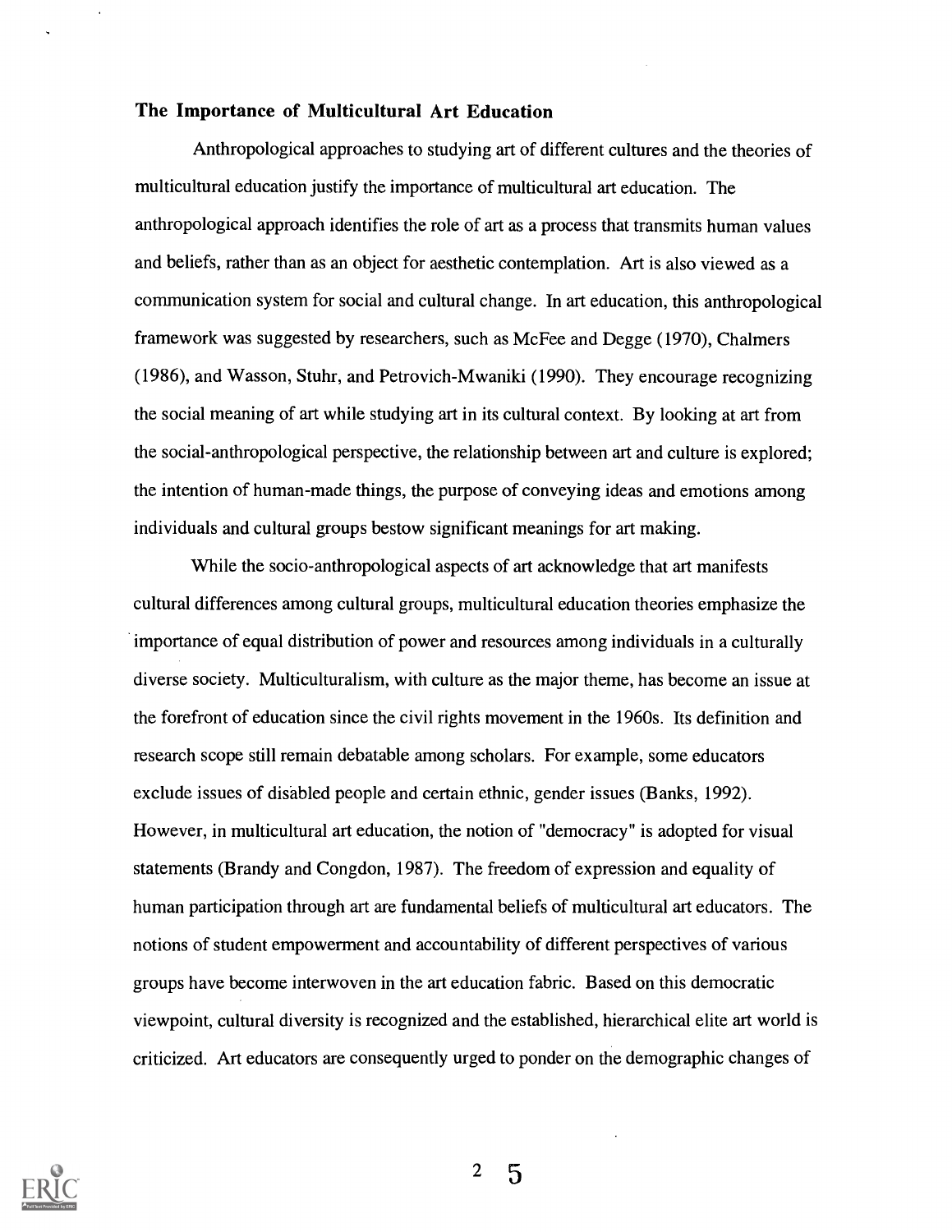student population in North American society and the challenges of teaching art of various cultures.

#### Curriculum Development of Multicultural Art Education

The socio-anthropological foundation of art and the student-centered multicultural perspective have strong influences on the art curriculum proposed by art educators. There are many guidelines for a multicultural art classroom and different approaches to multicultural art curriculum in the literature of multicultural art education. Based on the above justification, there is consensus that educating cultural identities through art is important.

A brief historical review of multicultural art education will help to illustrate the current approaches in curriculum development and implementation of multicultural art education. Chalmers (1992) suggests that the origin of multicultural art education can be traced back to Barkan's argument on human values and art (Barkan, 1953). He further acknowledges Mc Fee (1966) who first established a framework and her students who continued the elaboration of anthropological and sociological interpretation of cultures. Mc Fee and Degge's (1977) proposal on studying similarities and differences of art and life among various periods and peoples also inspired art educators to develop approaches for crosscultural studies. The voices of American minority art educators were another important contribution to multicultural art education. Grigsby (1977) and Young (1990) are both active educators focusing on art, culture, and ethnicity. The establishment of the Journal of Cross-Cultural and Multicultural Research in Art Education encouraged educators to debate and discuss various dimensions of multicultural curriculum development.

Two other important figures in multicultural art education were identified by Allison (1986). From the point of view of a British educator, Allison comments that Feldman and Chapman are the two most prominent individuals pushing North American art education toward a more socially and aesthetically accountable curricula. Feldman (1970) expanded



 $3\overline{6}$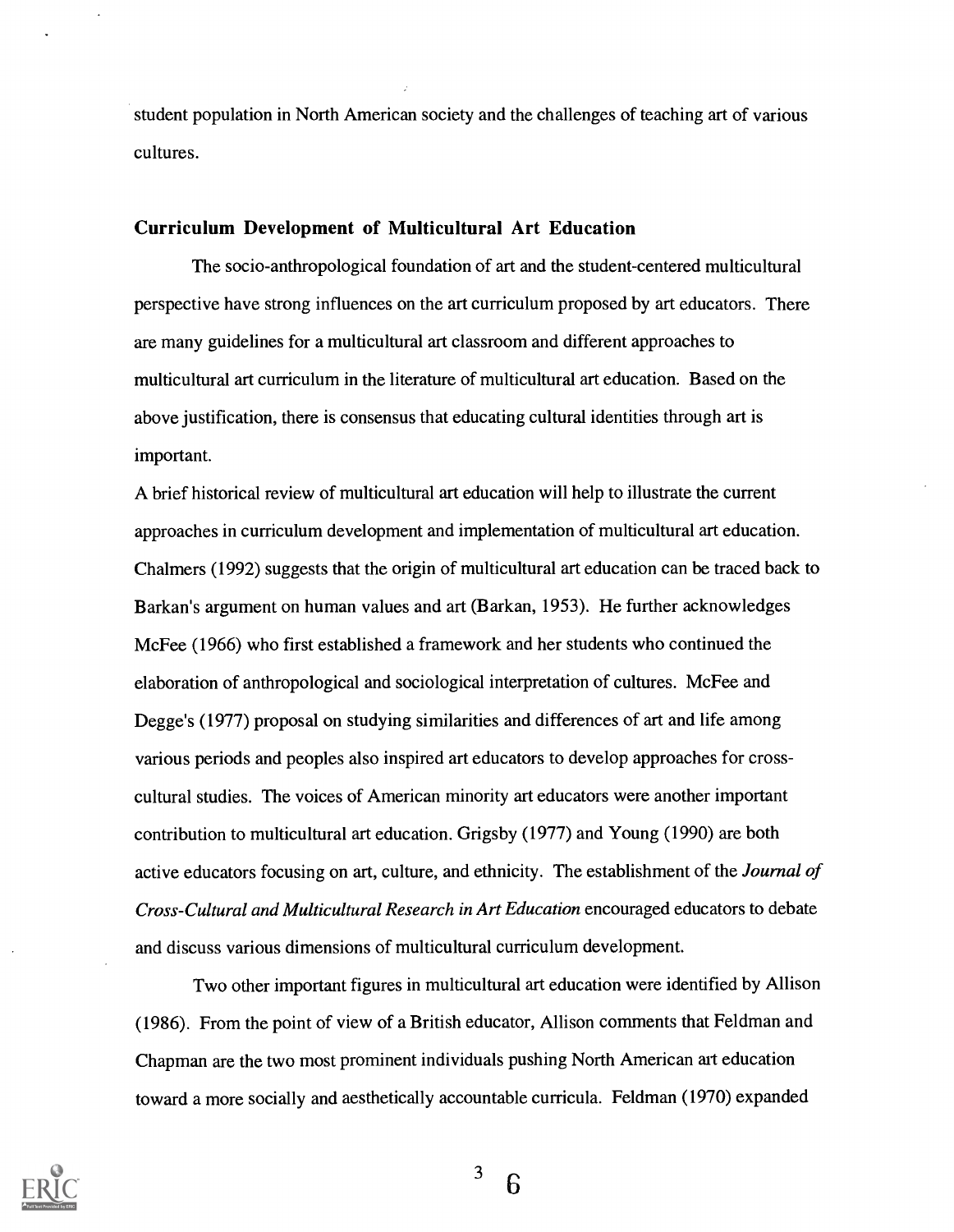the aesthetic dimension of art education to social possibilities. Art objects, according to his argument, are means to understand human concerns and issues. In Chapman's (1980) approaches to art education, she identifies awareness of the artistic heritage as one of the functions in art education. Along with the goals of "personal fulfillment through art" and "awareness of art in society" for art education, the awareness of artistic heritage is essential to understand one's own culture and other cultures that express values and beliefs through art. Chapman further suggests that the sensitivity towards appreciating different cultures is based on comparing and contrasting with one's own (1982).

After reviewing some influential ideas in multicultural art curriculum, I intend to summarize two guidelines and two approaches proposed by North American art educators for studying multiple cultures. The first guideline emphasizes student empowerment and the creation of community resources for art learning. It is from an anthropological perspective, and it extends the meaning of art into daily life experiences. The guideline, proposed for multicultural art classroom, encourages teachers and students to confront their own cultural identity and bias. The questions it raises provide guidance for teachers to design a localized unit lesson. Due to its recognition of students' daily life experiences as art experiences, the art curriculum leads toward a student-centered approach and provides for implementation of social action based on multicultural curriculum issues (Stuhr, Petrovich-Mwaniki, and Wasson, 1992).

The second guideline is proposed by Chalmers (1992) and it addresses multicultural awareness through the practices of the four concomitant disciplines of art education: art making, art history, art criticism, and aesthetics, that are now a decade-old movement in art curriculum development. Chalmers combines an anthropological foundation with an ideology of multicultural education, thus providing guidelines for the Discipline-Based Art Education (DBAE) curriculum. Derived from Banks' (1989) approaches for ethnic studies, Chalmers proposes that a DBAE multicultural curriculum should include not only issues

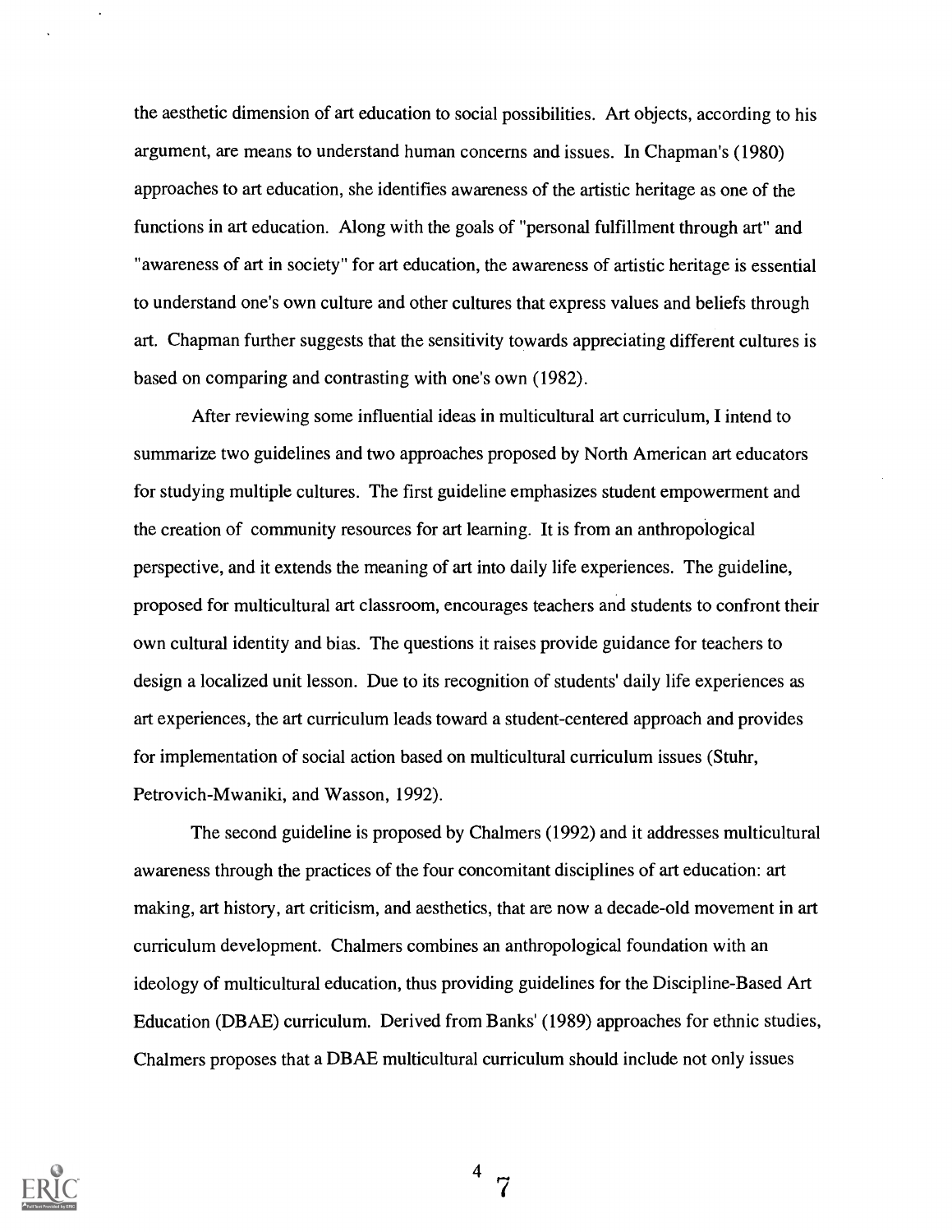and themes from multiple culturally perspectives, but also extend art as a form of social action.

In terms of how to teach different cultures in the curricula, there are two approaches that are closely related, yet distinct in multicultural art education. The first is an issueoriented approach that supports cultural diversity by emphasizing the power of making visual statements. It encourages students in the art classroom to critically examine and debate matters of public concern through art objects. It focuses on awareness of political and social issues, and moves the artist's aesthetic experience towards the development of an ethical, gender, economic or social point of view. For example, the totem pole in an issue-oriented classroom may seed discussions concerning the effect of capitalism on the artist's position in the economy or the creation of totem poles for commercial purposes. In this approach, the functions of art education are to shape cultural identity and to promote political change. Sleeter (1988) labels this approach to curriculum development social reconstructionism. The two guidelines for multicultural art education discussed above belong to this approach. Questions of power are among the central issues discussed in this approach.

While the issue-oriented approach advocates an active social function of visual arts, the theme-oriented approach aims on experiencing cultural traditions through motifs and images. Once again, taking the totem pole as an example, the theme-oriented approach may suggest spiritual power as a theme, and may instigate discussions into the evolution of traditional techniques in sacred art among different cultures. In studio classes, this approach may suggest imaginary drawing or the creation of totem poles with animal forms (Billings, 1995). The theme-oriented approach recognizes symbols and themes as a way of communication, and the formal aspects of art and design can be studied cross-culturally. It gives greater emphasis to various cultural traditions and the aesthetic aspect of an art work, whereas the issue-oriented approach focuses more on how the art work influences the

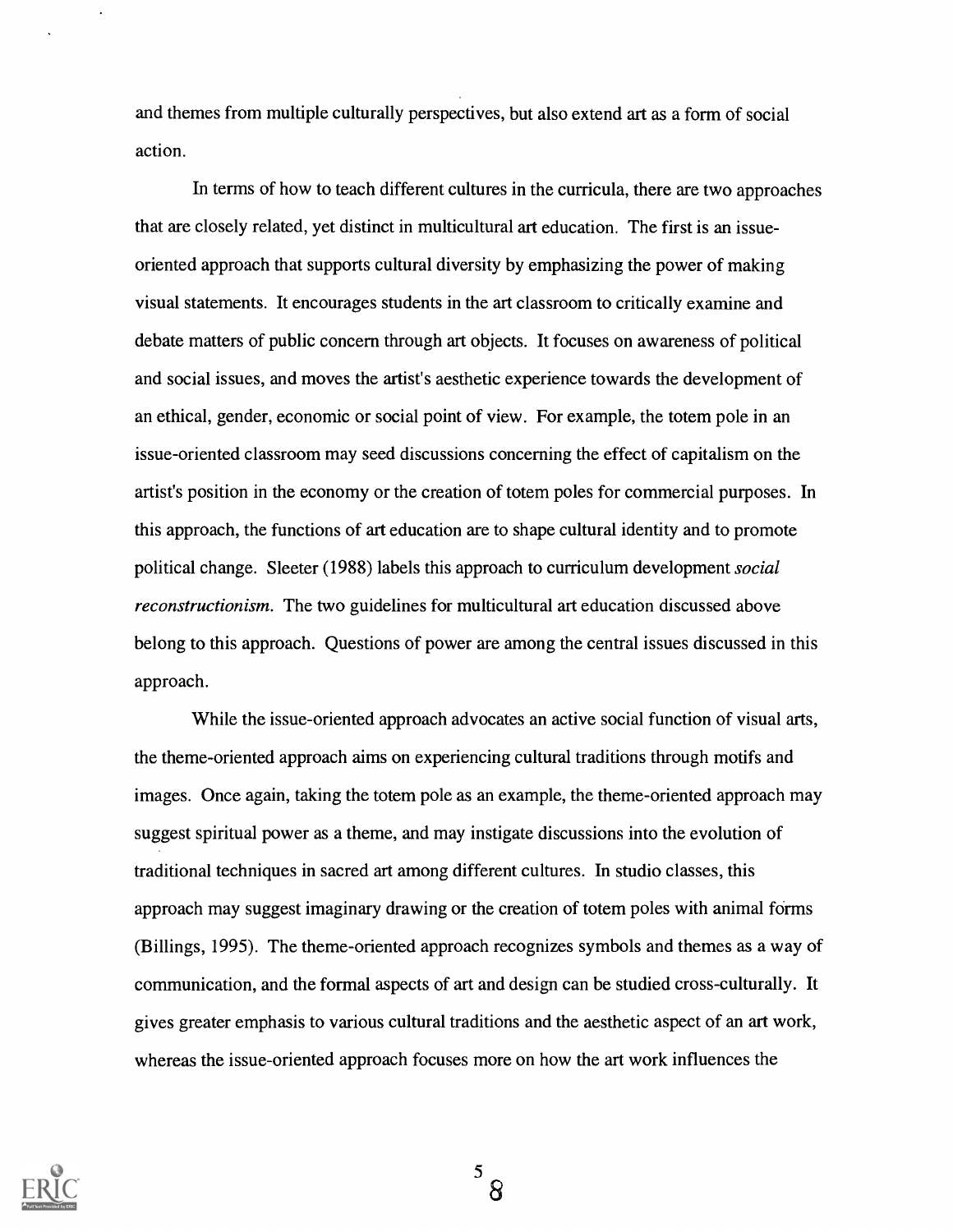viewer. Both approaches to art education are derived from multiculturalism: one gearing toward social change while the other leading towards recognition of diverse cultures.

#### Stereotypes in Multicultural Art Education

Stereotype, according to social psychologists, is affiliated with prejudice. While prejudice is an attitude in human interaction, stereotype serves as a cognitive source to develop the attitude (Baron and Byrne, 1993). Among the different causes of prejudice, stereotype and illusory correlation are, in my opinion, related to education. Both are our responses to congregate with mates of our own kind, and prejudge of other kinds based on incoming information. In multicultural art education, the information that we teach about different cultures through visual art provides students "a picture in their head."

Art educators have studied the existence of stereotype and looked at ways of reducing it through multicultural art education. McFee and Degge (1977) point out that there are two kinds of stereotypes in art education. The first is the stereotype towards different ethnic groups. The second is associated with the traditional art history method. In the first, McFee and Degge suggest that common ethnic stereotypes target specific groups, such as Afro-Americans and Mexican-Americans. The authors advocate an alternate perspective to examine students' different cultural backgrounds by socio-economic culture within the same ethnic group. The values which are shared within a social class culture influence the ways people view on art.

McFee and Degge further comment that the traditional study of art---identifying the characteristics of art within each period of social and political history---creates the other stereotype in art education. This traditional approach, which divides art by categorizing art works by history and styles, provides us part of the knowledge we need. On urging the awareness of the dynamics of contemporary art, they comment that the traditional approach "solidifies our stereotypes of what periods of history and art were like. Although



<sup>6</sup> 9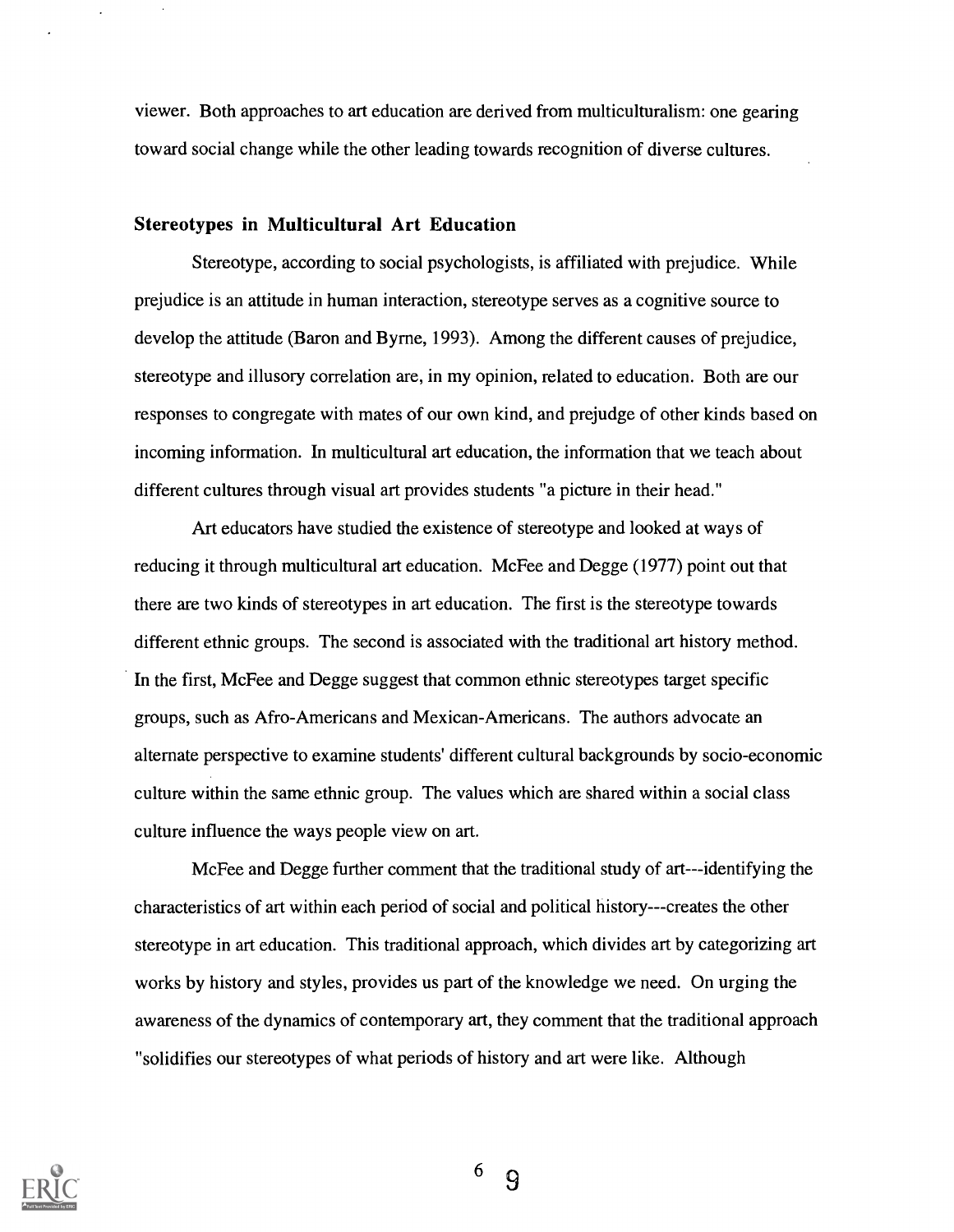stereotypes make categorizing and organizing bodies of knowledge easier, we must be aware of the ways our stereotypes limit our view of a subject." (p. 272)

Reducing stereotype, for example, stereotype of the role of artists, or the meaning of art, has been one of the significant objectives in multicultural art curricula (Chalmers, 1992; Brandy and Congdon, 1987). However, does our current curriculum and instructional text help teachers to understand different cultures through art? Are our approaches suitable for non-Western art? In the following, I will address these questions and extend McFee and Degge's comment on stereotype caused by traditional Western art categories, by examining the interpretation of non-Western art.

#### Content Analysis on Multicultural Art Materials

In this section, I will analyze the art curriculum of Multiculturalism Canada and the Asian Art introduction in Adventures of Art by Chapman (1994). Using Chinese Art as an example, I argue that there are alternative concepts of colours, symbols, and stylistic development in Chinese art. My argument for an understanding of alternative concepts of art and art history in multicultural art education does not stand alone. In discussing multicultural concerns of the British National Curriculum, Daniel and Mason (1993) have raised three fundamental issues for a pluralist curriculum for art education. The issues are namely alternative conceptions of art, the artist, and meanings of art; alternative conceptions of Western sequential art history; and the aesthetic value that art are products of collective action. Using Indian art as an example, they suggested that art and design should be taught by considering the multilingual and multiracial nature of Indian society. My critique on the booklet developed by Multiculturalism Canada and the methodology of Chapman's text reinforces Daniel and Mason's contextual consideration of a multicultural art curriculum. Chinese art is another example that contributes to the issues of developing multicultural art curriculum.



 $\overline{7}$ 10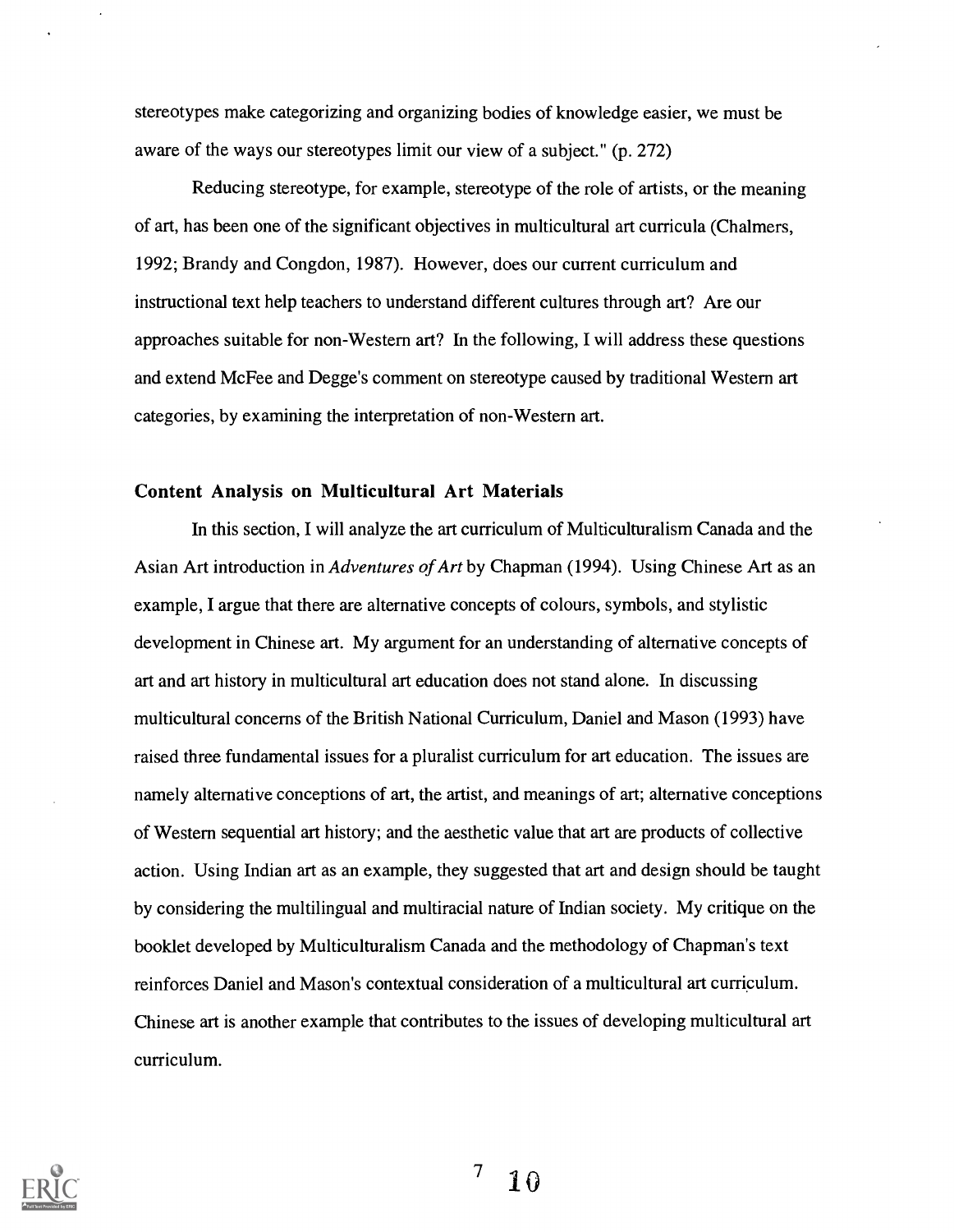Multicultural Education Through Art developed by Multiculturalism Canada is a booklet designed for teachers, child care workers, and community recreation leaders. Based on its rationale that visual art is a universal visual language, the booklet proposed two ways of studying different cultures. The first method is on investigation of the history of an art form, such as the historical development of paper making; the second method is to look at the symbolic application of various images and colours that convey emotions. While the former focuses on the historic view of material culture, the latter emphasizes on cross-cultural comparison on symbols and colours.

Multiculturalism Canada tries to cast a view of commonality among cultures by proposing to studying colors and symbols cross-culturally. The booklet reveals three aspects that are questionable. First of all, the statement that art is "a universal visual language" requires modification. This rationale was questioned by Grauer (1992) who argued that "if there is a universal language in visual arts, why do we need to study different art?" (p. 30) Common experiences and expressions through the process of making art exist among different groups; however, the interpretation of the art objects is culturally bounded by time, space, and the social landscape. Visual forms are manifestations of the attitudes, values, and beliefs of all cultures. Our response to art is usually limited by the degree to which we can understand the culture. Therefore, the rationale of Multiculturalism Canada appears to be an inappropriate assumption.

Secondly, the method which suggests studying colours and symbols crossculturally is also problematic. The booklet suggests a cross-cultural study on folklore colour that expresses human feeling. It categorizes feelings of colours in different cultures, for example, red for the Chinese and the Ukrainian means joy and festivity; whereas red conveys anger, danger, or passion for the Europeans. The folklore colour comparison is a limited approach partly because folklore colours have different meanings within the same society (e.g. red has different meanings within the multi-ethnic Chinese society), and partly because it ignores the changing nature of the meaning of colour. A specific instance is the



 $8 \t 11$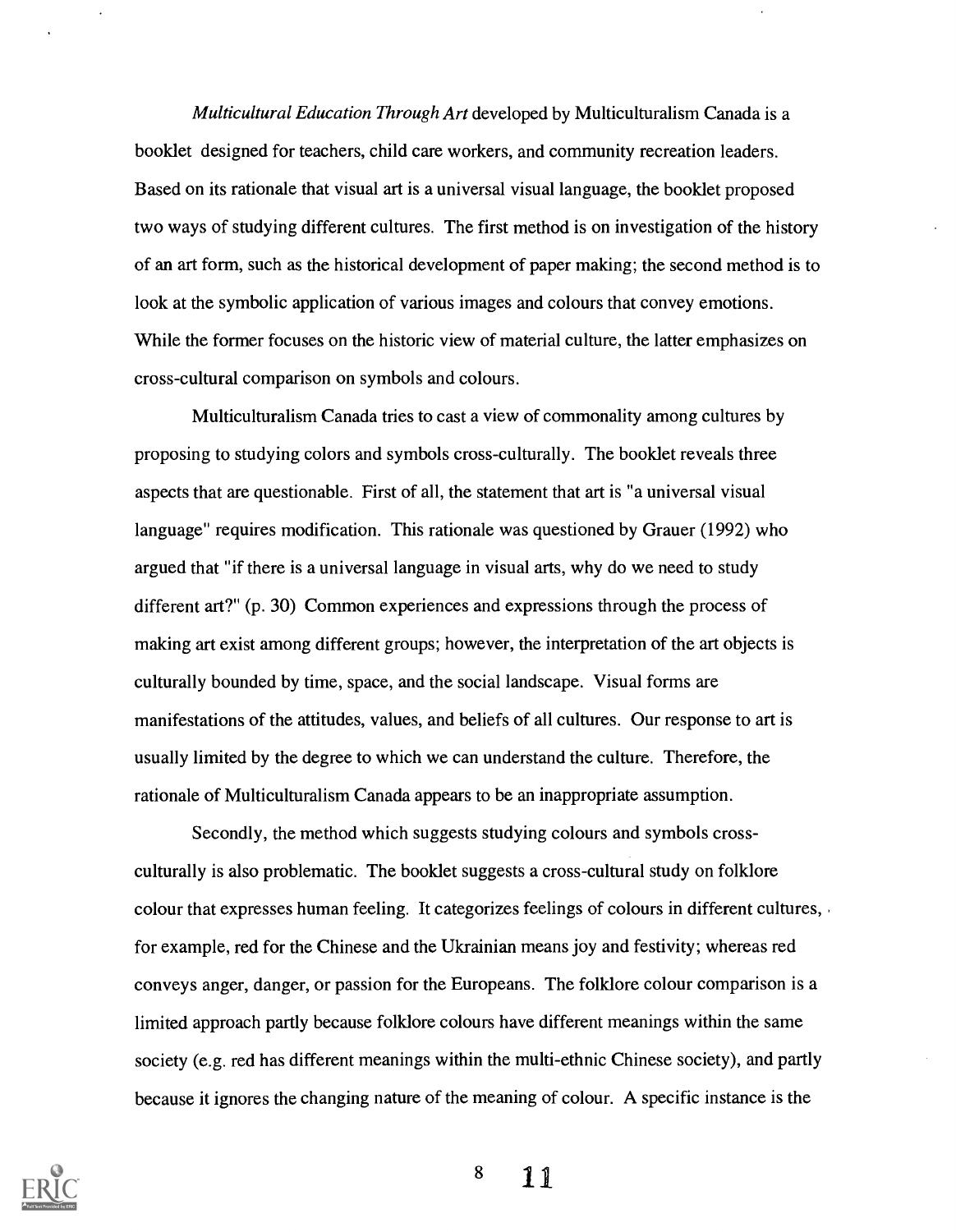adoption of white as the colour of choice for a Chinese wedding instead of red due to westernization of contemporary Asian societies.

It is partly accurate to say that the colour red has been and still is associated with joy and festivity in Chinese folk culture up to the present day. Red is often associated with wedding and New Year festivals. The powerful red visual impact created in the Chinese film, Raised The Red Lantern, is an excellent example of how the colour speaks for the culture. However, this is only a small part of the representation that red conveys in Chinese culture. Among the multiethnic Chinese society, red can be bestowed with different meanings while combined with local language and beliefs. Colour has a complicated social function, which is not always associated with human feelings. Rather than conveying feelings, red can be interpreted as a colour of wealth which is shown by the gods of good fortune. Moreover, while combined with language of different regions, red is associated with many meanings, such as virginity, nakedness, and others. Red is also associated with a symbolic formula of Chinese painting (Eberhard, 1986). Examined within a social context, it is too much of a generalization to comment that red, for the Chinese, means "joy, and festivity." Colour plays a different role in Chinese culture than tooWestern culture. Since red is more closely associated with social status for the Chinese, is it accurate to simply state in the art curriculum that red signifies joy for the Chinese?

In a similar example, the booklet of Multiculturalism Canada says that yellow signifies joy and sunniness to Europeans while representing spirituality to Buddhist priests. However, the situation is more complex than stated. The colour yellow is associated with Chinese metamorphosis or "state of being" (which refers to the earth), and with the location of "middle". Because the Chinese considered China was the "Middle Kingdom", yellow was coupled with the Emperor, who ruled in the Middle Kingdom. For many centuries, common people were prohibited to wear yellow clothing. The Buddhist monks were an exception; however, even among them, colours indicated different sects and ranks. For example, in Tibetan Buddhism, the difference between the "red-hats" and the "yellow-hats"



9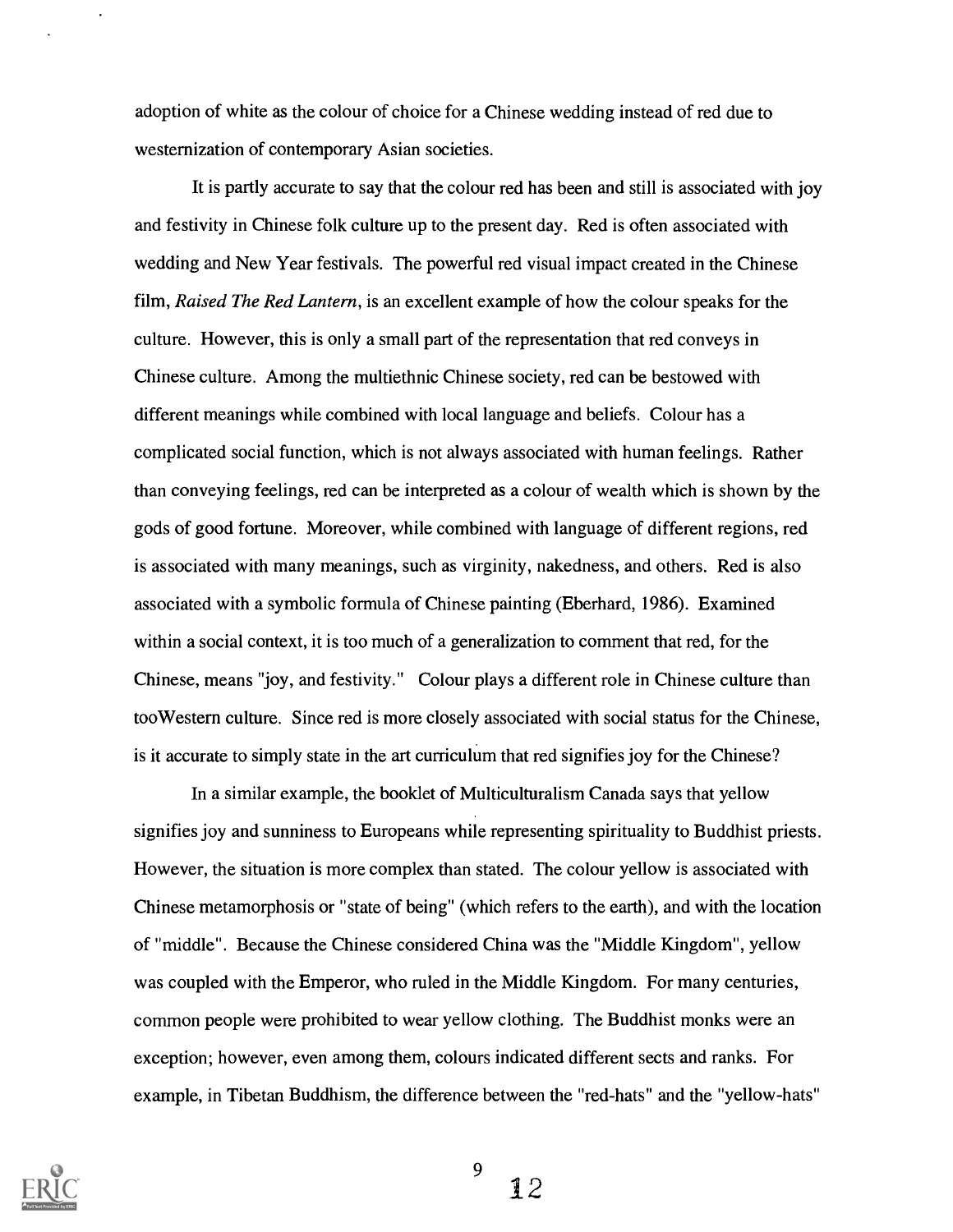indicated various schools in Buddhism, and referred to the ranks of religious hierarchy. Colour has always been a symbolic language for the Chinese to subtly express their social status in an hierarchical society, which included the Buddhist spiritual world. Therefore, to simply assign single meanings to colour in a cultural context for is far too superficial.

Besides colour, the Chinese have developed specific animal symbols that embody a hierarchical social status. Symbols in art, in both the West and the East, are complicated images created by artists based on local customs and beliefs. Even within the same culture, the meaning of a symbol is multi-layered. Take the owl, which the booklet suggests as an example. It is simple to say that owl means wisdom in the West and foolishness in India. For the Chinese, however, the owl is an animal of ill-omen, a symbol of ingratitude to parents, but also protectors of the dead to demons. On interpreting symbols, we should be cautious that "symbolic images can mean different things to different peoples; how seldom, at least in art, are they endowed with a fixed, immutable core of meaning that transcends different social and religious milieus. This is not to deny the existence of unconscious archetypes as a source of symbolism, but simply to keep them in perspective and be aware of their limited importance in relation to the visual arts" (Hall, 1994, p. xii).

It is obvious that Multiculturalism Canada attempts to develop the concept of commonality among different cultures. It assumes that folk colour is a vehicle to convey human emotions and symbols which imply various cultural meanings. The attempt to address the commonality of human experiences is applaudable. However, the selection of folklore colours from different cultures tends to generalize that colour has a solo message (e.g. colours convey human emotions). The Chinese example manifests that colours and symbols have deep-rooted metaphysical social meanings and that they function at different levels according to beliefs and social customs. This awareness itself is an important part of the education process.

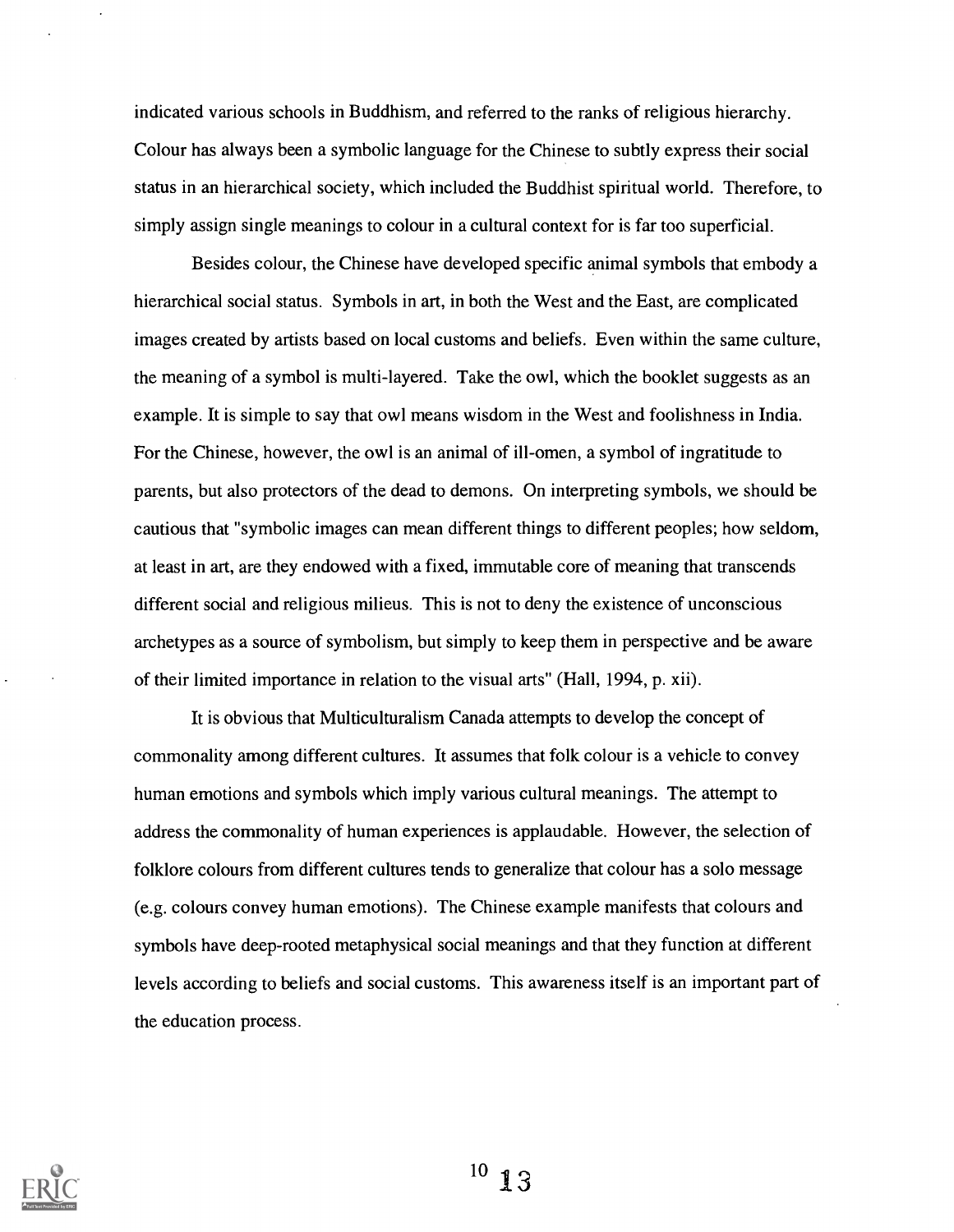The second art instructional material examined is Laura Chapman's text Adventures in Art (teacher's edition, 1994). Among art educators who engage in multicultural art education, Chapman is known to have successfully applied both individual expressionistic values of art and the social context of art into curriculum development. In theory and in practice, Chapman is influential in developing curriculum structure and teaching strategies which address the various functions of art for the very young to secondary students. She argues that " the greatest need in art education is for instruction that illustrates the role of art in foreign cultures, as well as in contemporary life in America" (1982, p.35). This goal to promote awareness of artistic heritage for basic American education has led her to introduce foreign cultures into the art curriculum. Based on this objective, the teacher's edition of Adventures in Art interweaves four components of learning art by engaging in art making, art appreciation, art history, and awareness of art in everyday life. Based on these four aspects of learning art, Chapman develops unit lessons that incorporate her belief with the DBAE approach to curriculum development.

When introducing Asian art in the appendix for the teacher's edition, Chapman puts Asian art under the category of "teaching about styles, periods, and world cultures." Parallel with the Western traditional art styles, such as ancient Greek or Baroque style, Asian art was described chronologically and divided into three major regions, namely India, Japan and China.

There are two problems with Chapman's introduction on Asian art. First, the general notion of Asian art she describes omits the major scholarly traditions of Japan and China. The paragraph starts with " Much of the traditional art of Asia has been influenced by the Hindu, Buddhist and Islamic religions." Although true, it does not reflect the fundamental parts of Asian art. When we examine the curriculum of Japanese and Chinese art history in both Asian and Western educational institutions, most of the courses offered are related to the Confucius influenced literati tradition (literally, scholar painting tradition), instead of Buddhist art. Because the role of artists, motivation of art making, and process



 $^{11}$  14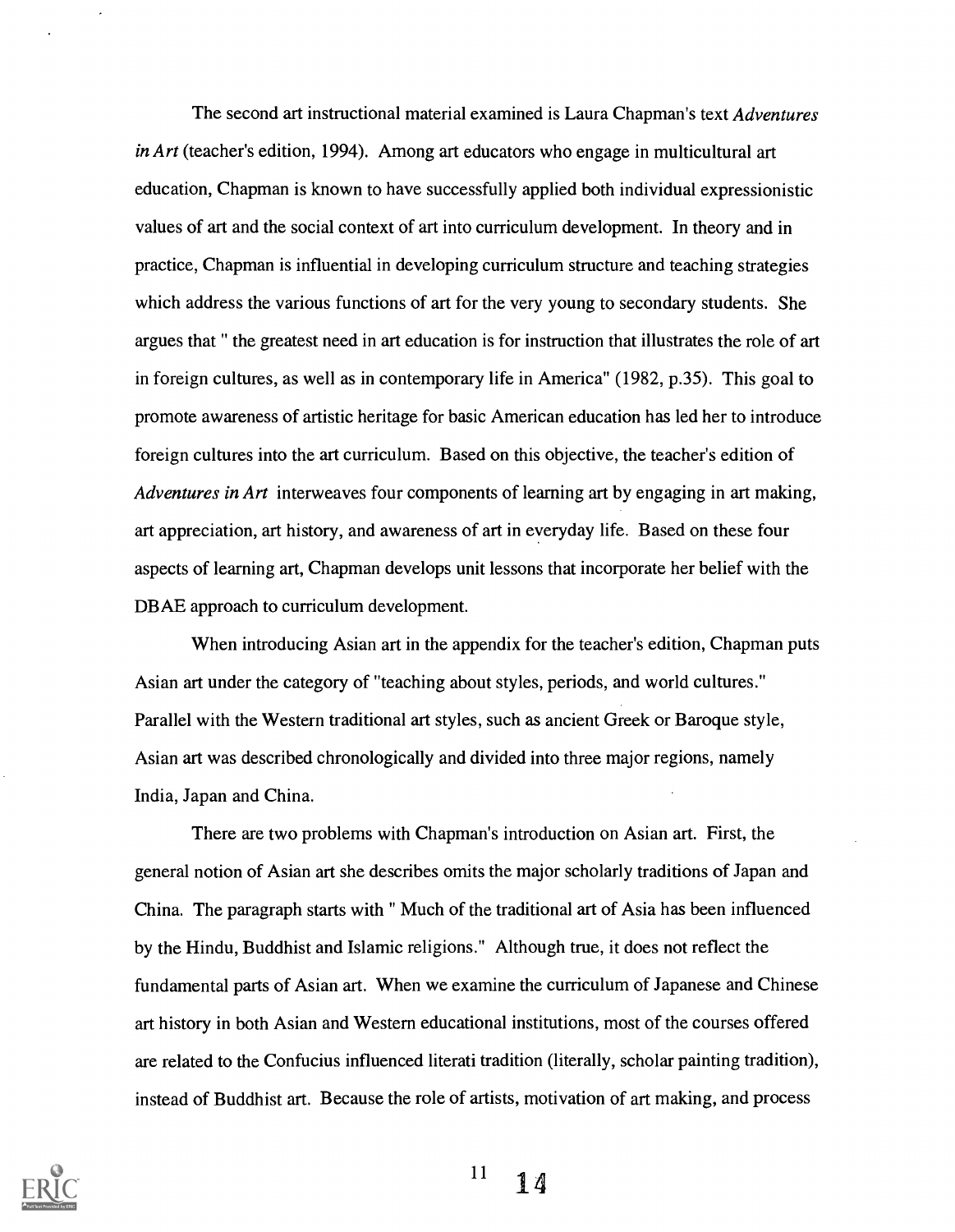of art making bestow upon the Japanese and Chinese their unique traditions, the literati tradition is the most important part of understanding Far Eastern culture through art. Ignoring the literati tradition, and saying that much of the traditional Asian art is influenced by religion, is similar to ignoring the role of individuality in Western art history since the Renaissance.

This shortcoming of omitting the literati tradition is further demonstrated in the artists category of the same appendix. Among artists from different cultures, four Chinese and Japanese artists are introduced in the artists' appendix. Two are Japanese wood block printers, and two are literati painters. None of the mentioned artists chosen are related to Buddhist art. The only Chinese painter chosen in the artists list is a 14th century painter and calligrapher, whose painting themes represent the traditional literati landscape painting. This example shows that the stated idea which describes Asian art world could not be supported by the artists of the traditional art.

My other critique of Chapman's introduction of Chinese Art is the analogy that she compared Chinese with Western styles and periods. Personally, I agree that one of the best ways to understand different cultures is based on comparing and contrasting one's own cultural understanding and identity. However, the problem arises when Chinese art is inadequately compared with the traditional Western art categories, namely styles (e.g. Qing vs Baroque) and periods (e.g. Tang vs. Renaissance). This Western approach identifies characteristics of art with social and political history, and classifies art by people and periods. While the approach is under debate among art historians (Pointon, 1992), art educators are also aware that the approach may could encourage stereotypes (Mc Fee and Degge, 1977; Daniel and Mason, 1993). Moreover, the research methodology of Asian art history, a scholarship developed by western scholars, is still under endless debates among Western and Chinese scholars. While the study of Chinese art has been questioned of having double standard in an American-European context (Powers, 1995), the analogy of Tang and Renaissance scholarship, Qing and Baroque art appears to be inappropriate.

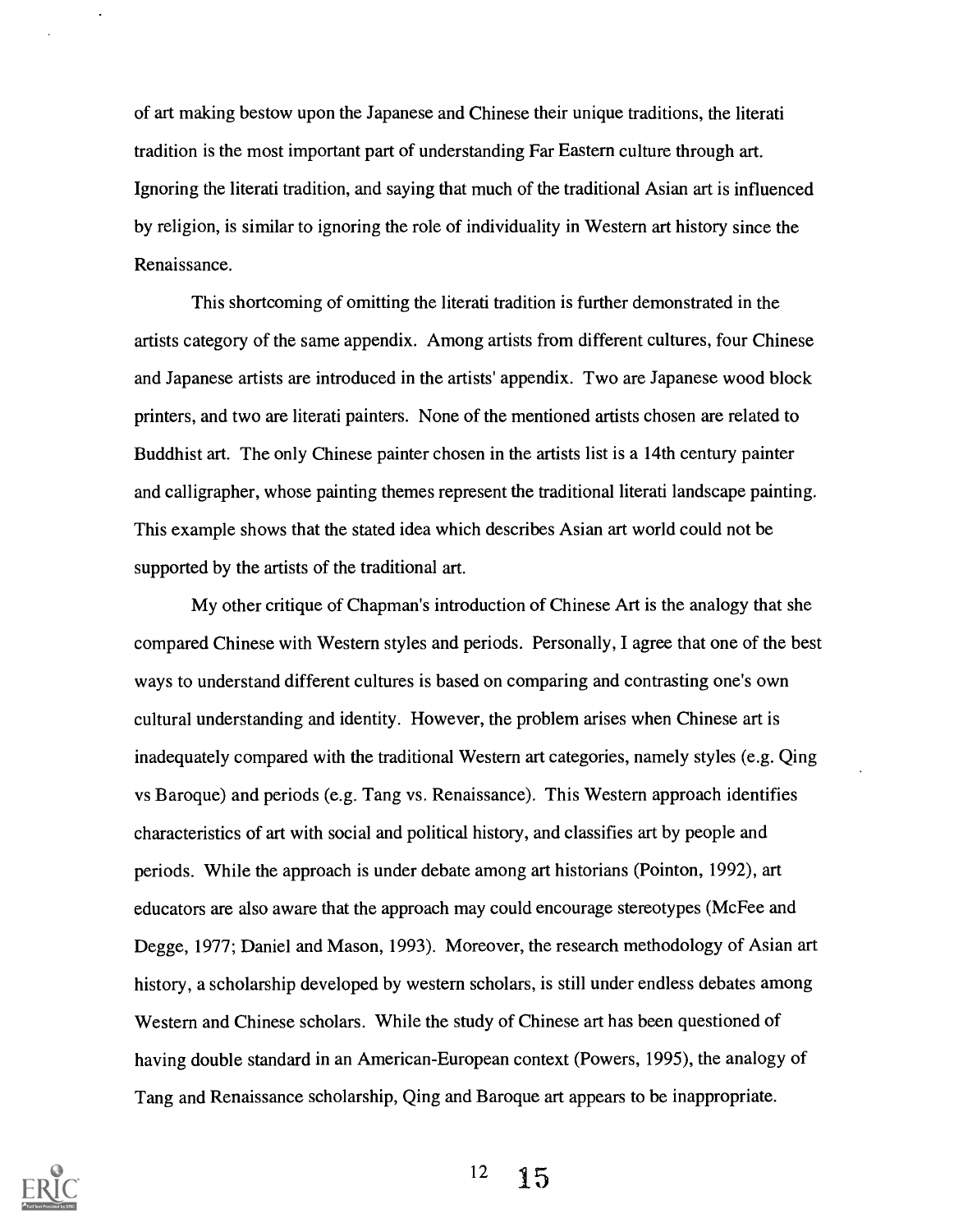Once again, take the Chinese literati tradition for example. To equivocate Qing literati landscape with the Baroque style is an irrelevant comparison. Baroque, according to Chapman, is often associated with a decorative, flowery, and flamboyant style in Western art. In Chinese painting, alternative concepts appear in art. In terms of appreciation, the West emphasizes the formal element of art and design (line, colour, composition, perspective, etc...), whereas the Chinese describe painting based on the holistic atmosphere rendered by poetry, calligraphy in the painting. None of the Baroque styles is describable for the Qing painting tradition. In Chinese art, there is only the decorative patterns of Qing ceramics that is similar to the Baroque style.

With the introductin of Chinese ceramics, the problem is then further complicated, because according to Western tradition, ceramics is not considered as an art form. Is it appropriate, then, to compare different artifacts under the same category? Stereotype, according to Allport (1954), is "an exaggerated belief associated with a category. Its function is to justify (rationalize) our conduct in relation to that category" (p. 191). In implementing multicultural art theories to classroom practice, I suspect the comparison based on the categories of Western art history is creating, rather than breaking down, confusion to non-Western cultures.

The content analysis above shows that the alternative conceptions of art, artist, and art history are ignored. Written for English speaking school teachers, Chapman's textbook gives an oversimplified information on Asian art. Despite the fact that there is limited time and space for introducing minor cultures in the classroom (as opposed to the North American mainstream cultures), I believe there are fundamental concepts missed in the textbook. Having little knowledge on cultures is a questionable basis for teaching. Anne Smith (1993), an art historian and educator, warns that " the desire to simplify information in some art education texts leads to an over-simplification and ultimately to a misunderstanding---even a falsification---which robs an image of its complexity, mystery, and power" (Simth, 1993, forword).

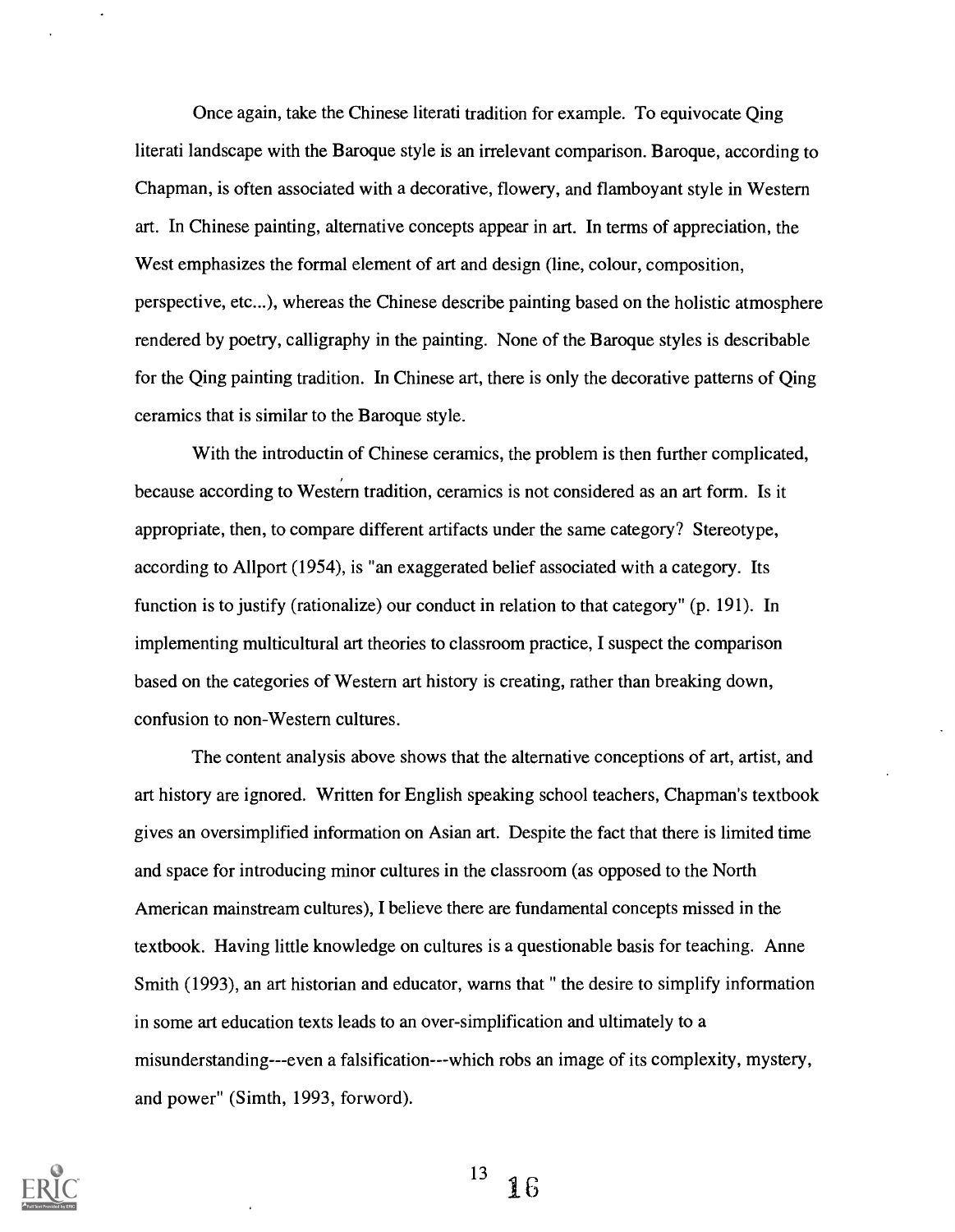## Conclusion

While anthropological and multicultural education theories provide us the framework to select priority cultures to teach according to the students' background, the approach on how to develop multicultural art curriculum for different cultures is still under discussion. By using Chinese art as an example, I argue that the current art curriculum and instructional material are problematic and misleading for multicultural art implementation. Due to the lack to indigenous consideration and ignorance of alternative concept of scholarship of art history, art educators should be aware that these oversimplifications and generalizations potentially lead us towards stereotyping cultures.

This paper also questions the most common, yet most important issue in curriculum development: what is the most worthwhile for learners to know and experience? We, as educators who are encouraged to celebrate cultural diversity and to help students to respect their own and others' culture, need to go through the select process of identifying the fundamental concepts and experience of other cultures. Grumet (1991) said that " choosing and naming of what matters and the presentation of those values for the perception and engaged participation of others are the deliberations that constitute curriculum development" (p.75). If North American art educators determine that Asian art matters for students from multiethnic cities like New York, San Francisco, Los Angeles, Toronto, or Vancouver, then responsibility for the content of the subject matter should be required. Otherwise, the simplified and generalized information provided in the booklet and textbook for teachers is like a monthly visit to a Chinese restaurant in town. A taste of ethnic cuisine does provide the exotic flavor of a culture, but it is too shallow for an educational purpose to understand and appreciate the culture.

I believe that visual arts provide a strong connection between our environment and everyday life. The cultural and social messages of visual art bestow a powerful meaning in a multicultural society. On interpreting different cultures, art educators need to be aware of the responsibility of choosing specific cultures to teach. Stereotype comes from an

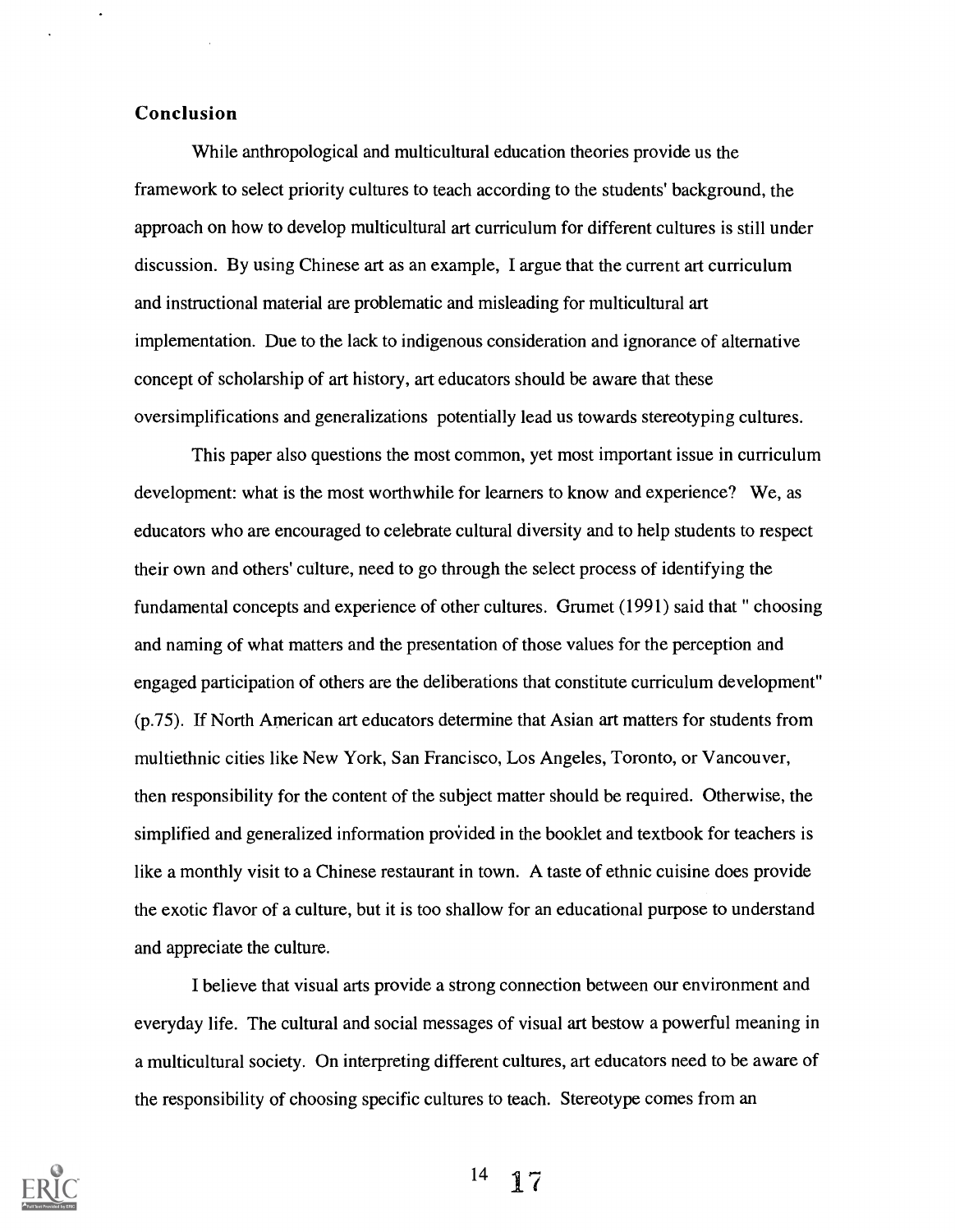ignorant and shallow understanding of human history. Multicultural art education, like many other subject matters in Humanities and Social Science, is a study based on thorough scholarly analysis and contemplation to learn and teach people how to understand more about each other. It not only requires one's passion and intellect, but also a sincere attitude and life long commitment. According to the examples of this study, I hope that art educators can develop a wider scope to look at non-Western art and examine the culture with responsibility. Since studying non-Western art do not compatible with the mainstream Western art instruction, we should be aware that little knowledge is dangerous at the selective process of curriculum development. This study suggests that identification of fundamental concepts of specific cultures is needed in our art curriculum. Using analysis of the fundamentals of studying the art making and art history as a basis, further crosscultural studies can enhance our understanding on the implementation of multicultural art education.

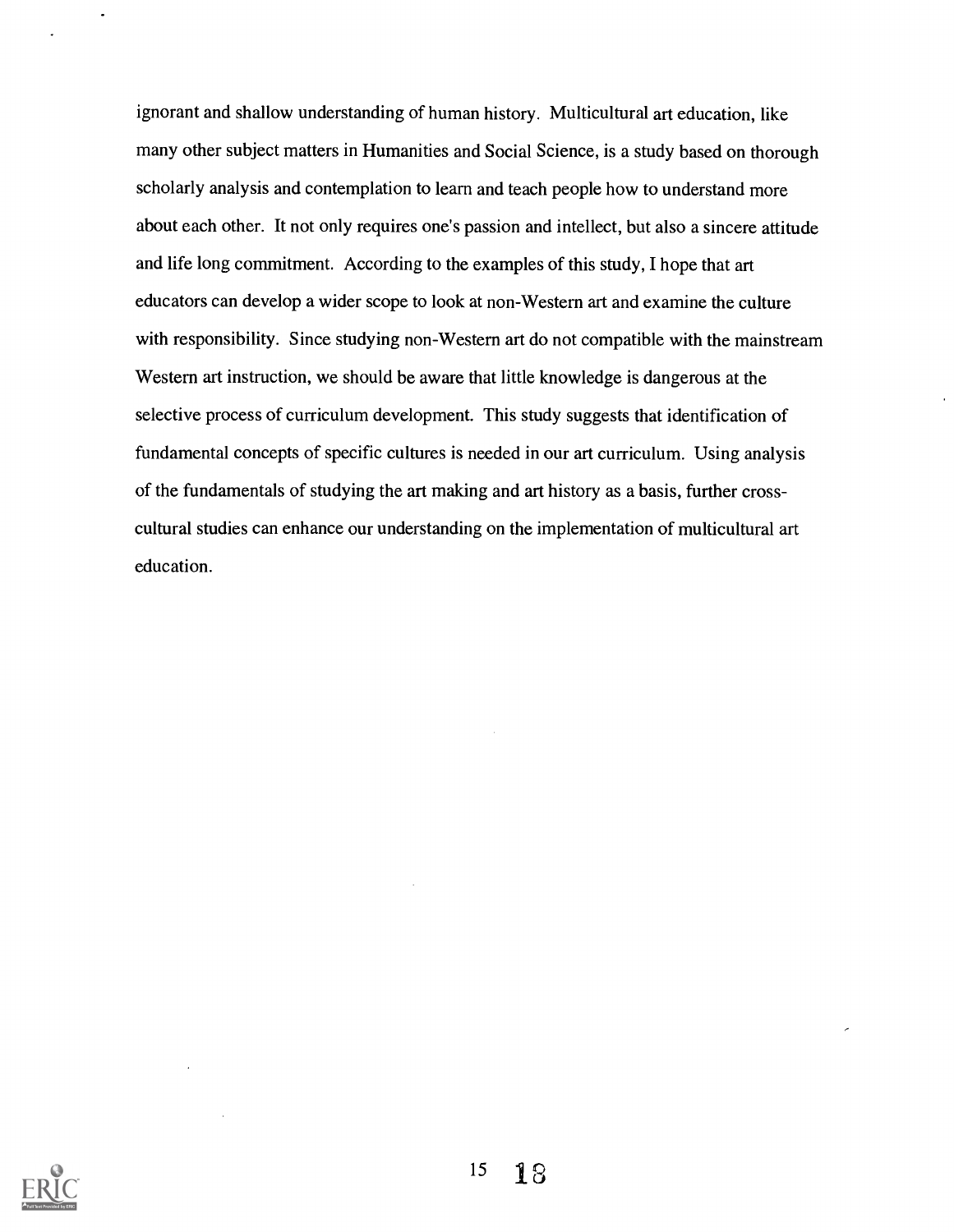## References

Allison, B. (1986). Values in art and design education. In Tomlinson, P. and Quinton, M. (Eds.) Values across the curriculum. London and Philadelphia: The Falmer Press. 11-28.

Allport, G. (1954). The nature of prejudice. Massachusetts: Addison-Wesley.

Banks, J. (1989). Integrating the curriculum with ethnic content: Approaches and guidelines. In Banks, J. and McGee Banks, C.A. (Eds.) Multicultural education issues and perspectives. Boston: Allyn and Bacon.

Banks, J. (1992). History of multicultural education. In *Encyclopedia of educational* research (6th ed., pp. 870-874). New York: Macmillan.

Barkan, M. (1953). Art and human values. Art Education, 6(3), 1-2.

Baron, R. and Byrne, D. (1993). Social Psychology: Understanding human interaction. Boston: Allyn and Bacon.

Billings, M. (1995). Issues vs.themes: Two approaches to a multicultural art curriculum. Art Education, 21-24, 53-56.

Brandy, D. and Congdon, K. (Eds.) (1987). Art in a Democracy. New York: Teacher's College Press.

Chalmers, F.G. (1992). DBAE as multicultural education. Art Education, 45(3), 16-24.

Chapman, L.H. (1978). Approaches to the study of art in education. New York: Harcourt Brace, Jovanovich.

Chapman, L.H. (1982). Instant art, instant culture: The unspoken policy for American schools. New York and London: Teacher's College Press.

Chapman, L.H. (1994). Adventures in art (teacher's edition). Worcester, MA: Davis.

Daniel, S. and Mason, R. (1993). The visual arts. In King, A. and Reiss, M. (Eds.) The multicultural dimension of the national curriculum. London and Washington, D.C.: The Falmer Press. 145-161.

Eberhard, W. (1986). A dictionary of Chinese symbols. London and New York: Routledge and Kegan Paul.

Feldman, E.B. (1986). Becoming human through art. Englewood Cliffs, NJ: Prentice Hall.

Grigsby, E. (1977). Art and ethnics: Background for teaching youth in a pluralistic society. Dubuque: William Brown.

Grauer, K. (1992). Multiculturalism education through art - A response. BCATA Journal for art teachers. 32(1). 30-31.

Grumet, M. (1991). Curriculum and the art of daily life. In Willis, G. and Schubert, W. (Eds.) Reflections from the heart of educational inquiry: Understanding curriculum and teaching through the arts. New York: SUNY. 74-89.

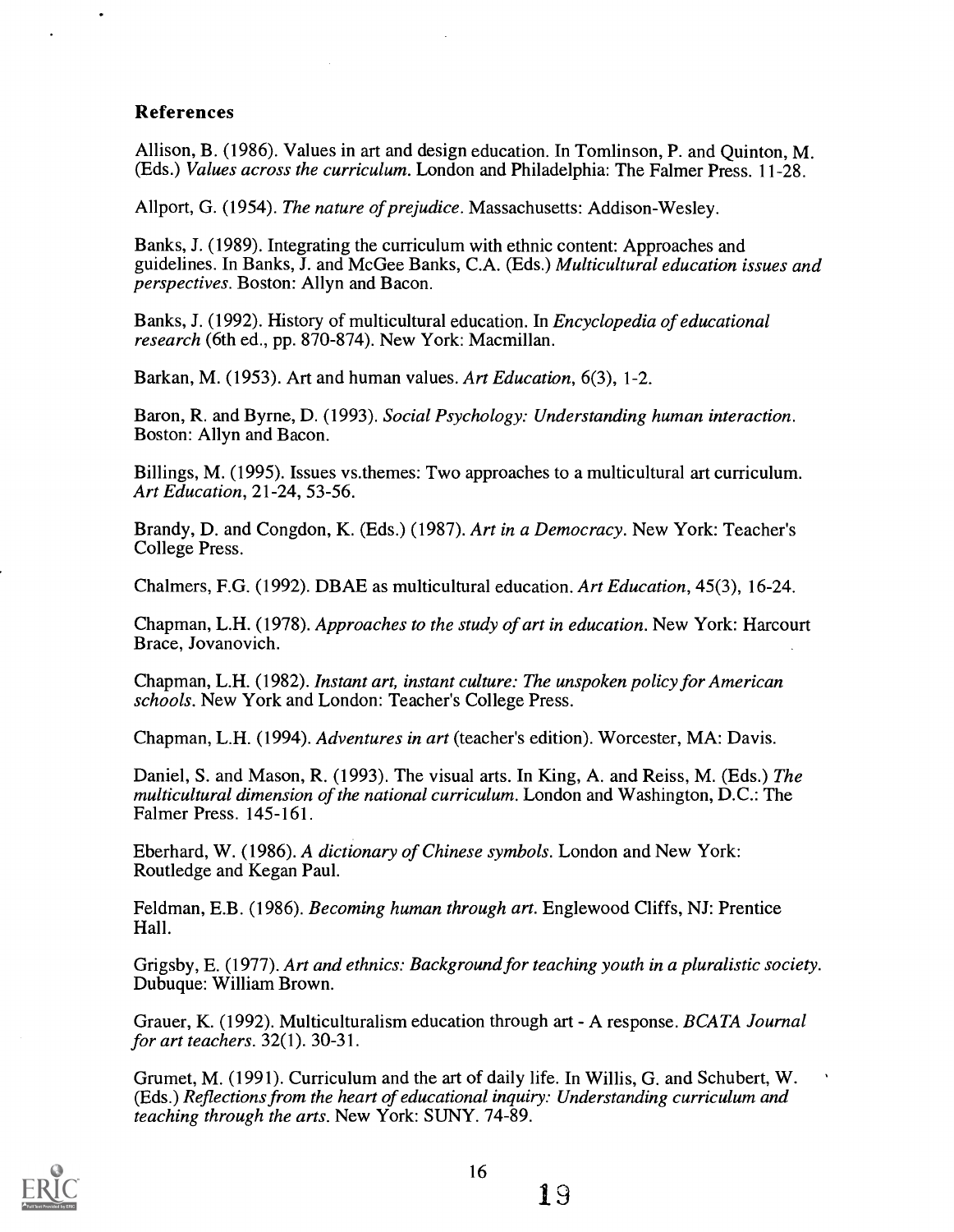Hall, J. (1994). Illustrated dictionary of symbols in eastern and western art. New York: Haper Collins.

∬era

 $\mathbf{V}$ 

McFee, J. and Degge, R. (1977). Art, culture, and environment: A catalyst for teaching. Toronto: Kendall and Hunt.

Pointon, M. (1992). History of art: A students' handbook. Third edition. London: Routledge.

Sleeter, C. (1988). Making choices for multicultural education. Columbus, OH: Merrill.

Smith, A. (1993). Getting into art history. Toronto: Barn Press.

Stuhr, P., Petrovich-Mwaniki, L. & Wasson, R. (1992). Curriculum guidelines for the multicultural classroom. Art Education, 45(1), 16-24.

Young, B. (Ed.). (1990). Art, culture, and ethnicity. Reston, VA: National Art Education Association.



 $\sim$ 

 $\ddot{\phantom{0}}$